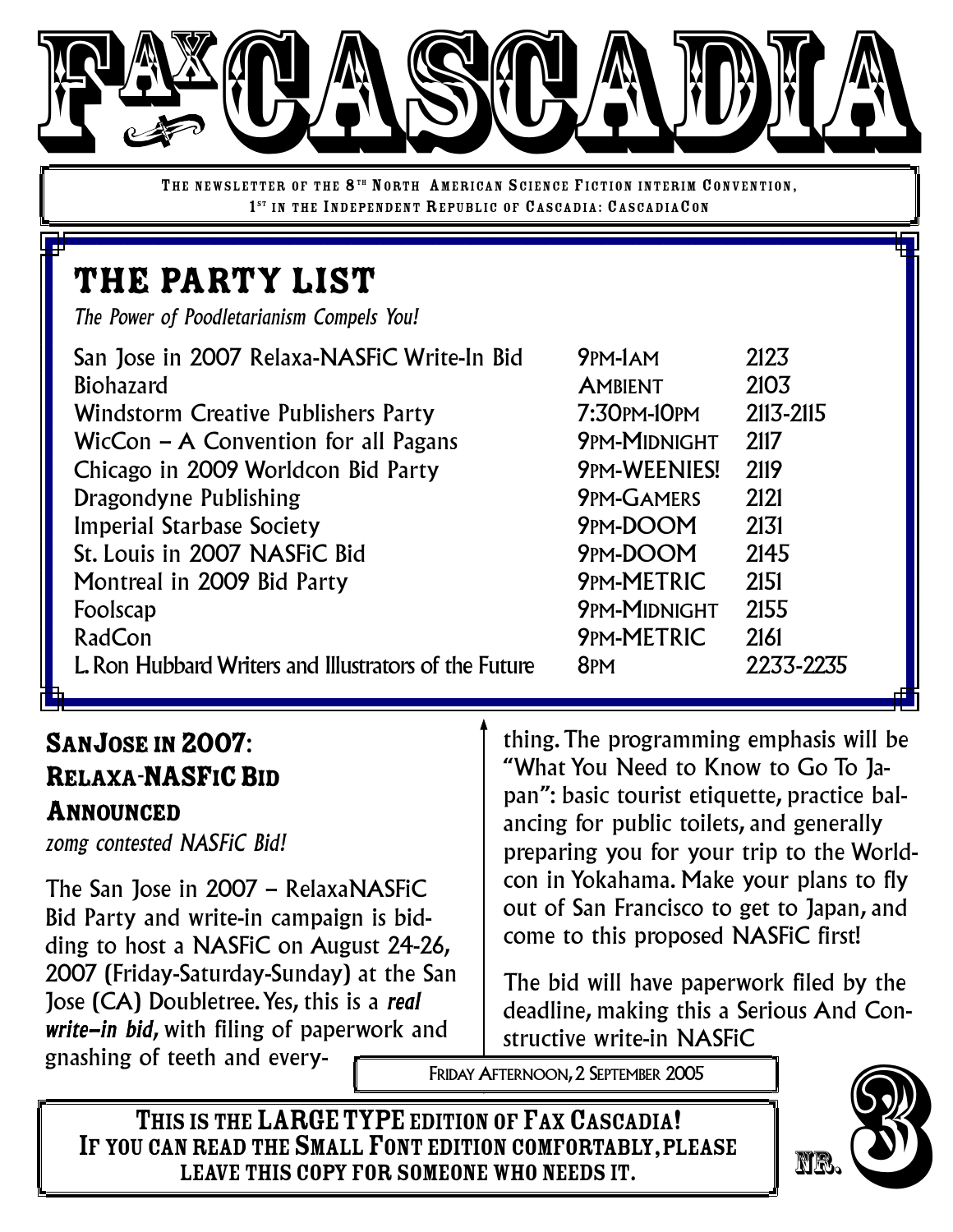bid. Should the write-in campaign fail, pre-support bid money will go to paying off the party expenses and disaster recovery efforts in Louisiana.

Bid committee: Michael Siladi, Hotel Liaison; Glenn Glazer, Logistics; Chaz Boston Baden, Ears; Peggy Rae Sapienza, Advisor.

"We want a short, fun, little, NASFiC! Not too hard to set up, and not too hard to run."

Other programming will include two video rooms: one anime, and one for live-action Japanese television with explanations where possible.

*(This is in no way intended as a criticism of this fine fiveday CascadiaCon.)*

### DANCE LIKE YOU'VE GOT A CARE

*Cascadian Stomp Sweeps Nation, Fandom*

Friday's dance at the Radisson's Satellite Room is the *Transcendental*, starting at 9PM. Break out your glowsticks and energy drinks, DJ JamminPanda will be spinning the latest trance and techno hits.You'll hear everything from Crystal Method to Paul Van Duke to Vinylshakers, so have your best moves down! The DJ expects – nay, *demands* – to be surrounded by a sea of glowing fen! And watch this space for info on dances throughout the rest of the convention!

### IT'S NOT OUR FAULT!

*But It Is Kinda Funny*

At 3AM, the hotel garden sprinkler system turns on.We can't do anything about it. Sorry!

### FILM FESTIVAL SCHEDULE

*For the rest of Friday – Sorry for the late!*

*Time Films Shown (in order)* 5PM *The Naked Monster, Eden, Imaginum, Apartment 206, Lightman*

9PM *Metal Tears, Monstersdotcom, Roommate From Hell, Night of the Chupacabra*

1AM Starlit Anime Festival

#### **BANQUET TICKETS!**

*To honor, not consume, Robert A. Heinlein*

The Heinlein banquet is to be held Sunday evening and there are still tickets available for purchase! Also, if you have reserved a ticket and still need to pay, please take care of this before Saturday. The banquet sales table is located in the Conference Centre, 3<sup>rd</sup> Floor, across from Information.We will be there Friday and Saturday from Noon to 6PM, and Sunday Noon to 3PM.

If you've already bought your tickets, you're all set and we'll see you at the banquet!

### COME TO OUR PARTY!

*Poodletarians Need No Encouragement*

Windstorm Creative invites you to come to their CascadiaCon Publishers Party! Join us Friday, September 2 from 7:30PM to 10PM in Hilton rooms 2113 and 2115. Meet our authors and pick up some great new books for your library!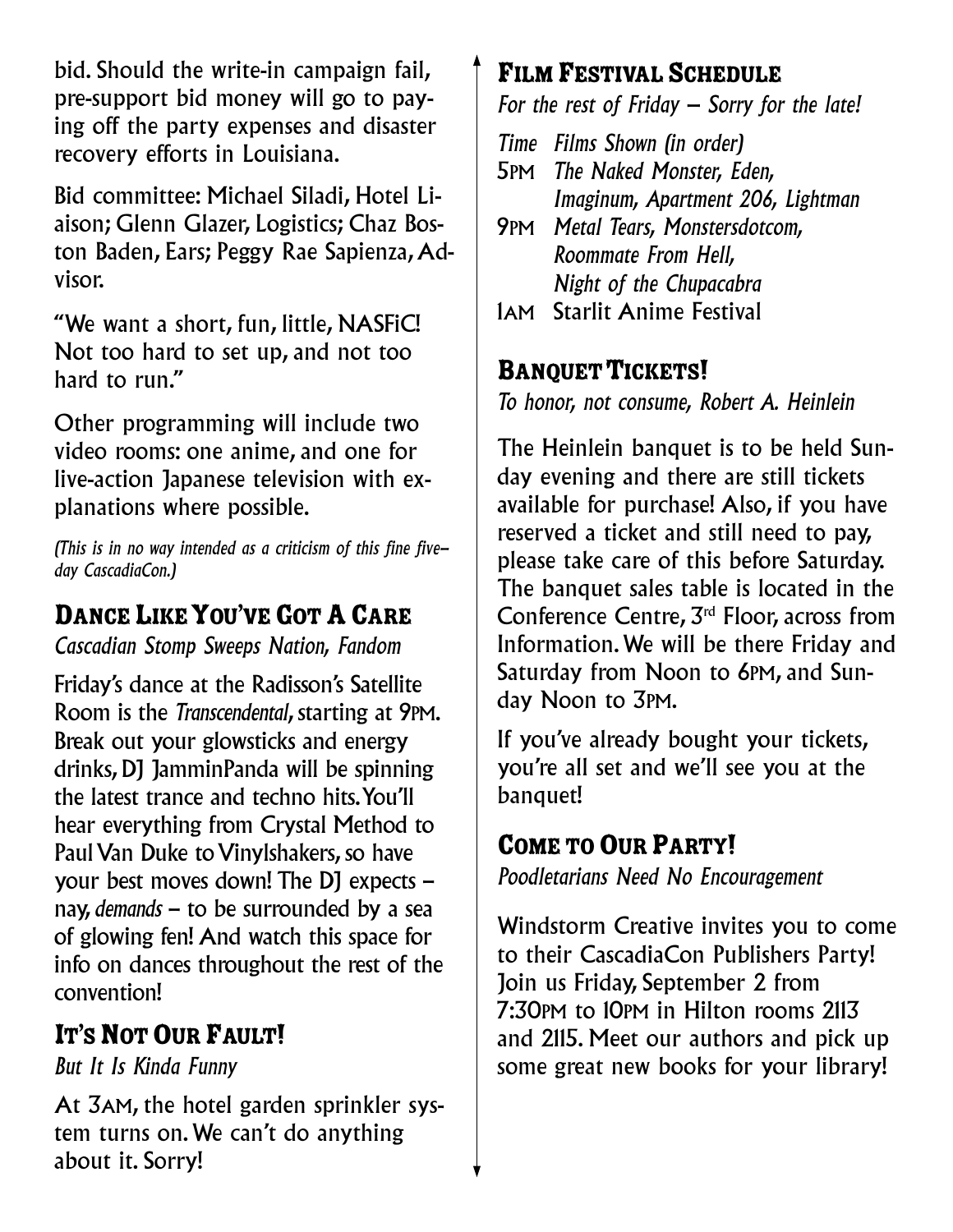### AND NOW, THE CASCADIAN NATIONAL SONG

*Editor's Note:* The use of Cascadian regionalisms in this song apparently confuses many people from other countries. On that basis, we provide the following cultural clarifications: 1) A "doodle," in this context, refers to the delicious salmon which spawn freely in our many crystal-clear rivers, and 2) "Yanking" refers to "fly fishing," or more specifically, the act of hauling a delicious, freshlycaught fish from the water.

"Yank my Doodle, It's a Dandy" M. Noyes (MP Poodletarian – Seattle), Agrippina Foster (MP Cascadian National Party – Seattle), Kathryn Tewson (MP, Poodletarian – Bothell) *(To the tune of "Yankee Doodle")*

Yank my doodle! It's a dandy Such a dandy sight to see! The doodles frolicing in sylvan streams So brave and so pure and so free Every doodle finds a sweetheart For our doodle-yanking joys! Yanking doodles from the rivers Clear and cold and stoney We are the doodle-yanking boys!

### COME TO OUR EXHIBITS!

*Cascadian Militia Mecha Dance Dance Revolution Team Demonstration Rumours Abound!*

Don't forget to stop by the Exhibits room in the Conference Centre! See the NASA display, have your picture taken in a spacesuit on Mars, check out the Science Fiction Museum of Oregon's display, try to read the Japanese fanzines,

and look at material and Hugo awards from Worldcons past. It's all down at the end of the hall, around the corner from the Information desk. It's bigger than you think. Go see!

## IN THE EVENT YOU HAVEN'T NOTICED

*Oopsie*

The pocket programme grid for today is off by one hour until 5pm for the Radisson and Elliot B.This error is on page seven of the pocket programme and *is not repeated on other grids*.They're okay. So um, oops. Sorry!

### **NASFIC SITE SELECTION**

*Help Choose the Next NASFiC*

The polls are now open! Members of CascadiaCon can vote on where the next North American Science Fiction Convention, scheduled for 2007, will be held.The site selection table and ballot box are located in the foyer of the Summit Ballroom in the Hilton Hotel, near convention registration and the Art Show. Hours are:

| Friday   | <b>10AM-6PM</b> |
|----------|-----------------|
| Saturday | 10AM-7PM        |

The NASFiC takes place in years when the World Science Fiction Convention is held outside North America.The site of the 2007 Worldcon is Yokohama, Japan, thus prompting this election.

All attending and supporting members of CascadiaCon are eligible to vote. Day